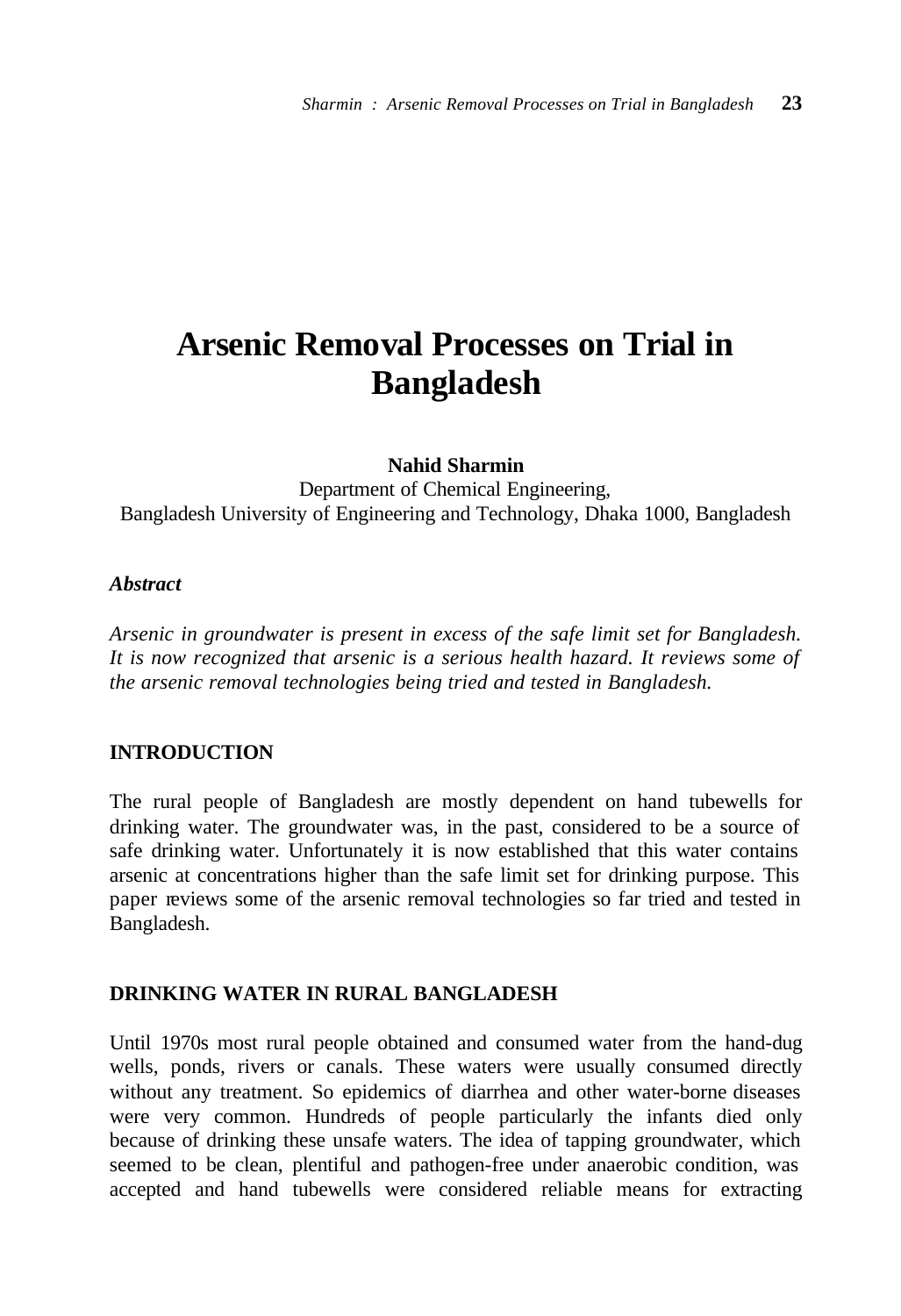groundwater at an affordable cost. Approximately 90 percent of the rural population of Bangladesh get their drinking water from around 4-5 million tubewells that have been sunk over the last 30 years.

## **DRINKING WATER STANDARDS**

Table1 lists the standards set for drinking water by USEPA, WHO and Bangladesh. The standard set by Bangladesh is less stringent in respect of parameters such as iron, chloride, hardness, sulfate, TDS and Arsenic. Canada and other countries have set 0.01 ppm limit for Arsenic.

| <b>Parameter</b>       | <b>USEPA (2000)</b> | WHO (1993) | <b>Bangladesh</b> |
|------------------------|---------------------|------------|-------------------|
|                        | (mg/l)              | (mg/l)     | (GoB, 1997)       |
|                        |                     |            | (mg/l)            |
| pH                     | $6.5 - 8.5$         | $7 - 8.5$  | $6.5 - 8.5$       |
| Iron                   | 0.3                 | 0.3        | $0.3 - 1.0$       |
| Chloride               | 250                 | 250        | 150-600           |
| <b>Hardness</b><br>(as | 100-500             |            | 200-500           |
| $CaCO3$ )              |                     |            |                   |
| Sulfate                | 250                 | 250        | 400               |
| Manganese              | 0.1                 | 0.05       | 0.1               |
| Fluoride               | 2.0                 | 1.5        | 1.0               |
| Nitrate                | 10                  | 50         | 10                |
| Arsenic                | 0.01                | 0.01       | 0.05              |
| TDS                    | 400-500             | 1000       | 1000              |

## **Table 1: Drinking water quality standards**

## **ARSENIC IN DRINKING WATER IN BANGLADESH AND RELATED PROBLEMS**

DPHE in 1993 detected arsenic in groundwater at Barogharia of Chapai Nawabganj district (the western part of Bangladesh) following reports of extensive contamination of groundwater by arsenic in West Bengal, India. As per the latest statistics, out of 64 districts groundwater of 59 districts in Bangladesh contains arsenic. And out of these 59 districts worst affected parts of Bangladesh are the southern and the northeastern districts (DPHE/BGS, 1999). The access to safe drinking water in Bangladesh has declined by 17 percent in last three years due to the presence of arsenic in groundwater.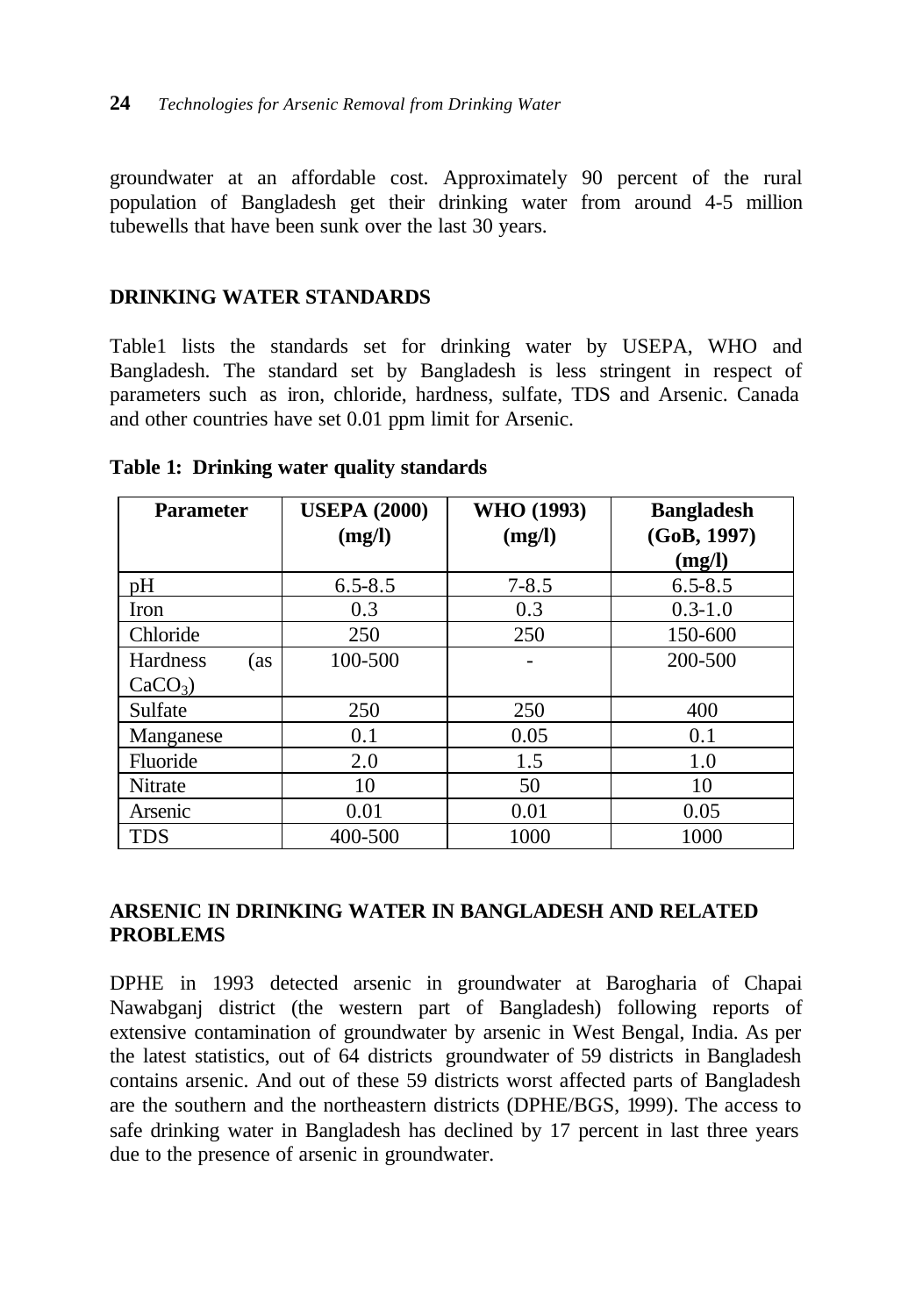Arsenic is a cumulative substance, which slowly passes out of the body through the urine, hair, fingernails/toe nails, and skin. It takes around 8-14 years after starting to drink arsenic contaminated water for symptoms to appear. This period depends on the amount of arsenic ingested, the length of exposure and immunity level of the person. Symptoms of the initial stage of the disease are skin pigmentation, eye infections, trachea and cancer. Although arsenicosis, the disease caused by arsenic contamination, is not an infectious, contagious or hereditary, it creates social problems for the victims and their families.

## **ARSENIC REMOVAL TECHNOLOGIES BEING TRIED IN BANGLADESH**

Technologies for removal of arsenic from drinking water already exist as incidences of arsenic contamination in groundwater have already been reported from various parts of the world. The removal technology usually relies on its very strong adsorption to iron and aluminum oxides, and if sufficient of these are added, the arsenic concentration can be reduced to a level as low as the standard set for Bangladesh.

Several technologies are currently being promoted for application in Bangladesh. They claim to be effective in removing arsenic from tubewell water. These are all new and in development stage. The effectiveness, viability and sustainability of the technologies under field conditions in Bangladesh are yet to be ascertained before their adoption and scale-up thereof. Some of the technologies so far tried both in laboratory and at field level are discussed below.

Auto-attenuation, which needs collection of groundwater from the wells and allowing it stand for a specific period of time, was tried in Rajshahi and Meherpur. Groundwater having high concentration of dissolved iron, is readily oxidized and forms ferric precipitates. The auto-oxidation of  $Fe^{2+}$  to  $Fe^{3+}$ generates favorable substrate with surface reactive sites for the adsorption of uncharged As(III) as well as anionic As(V) species. The test result showed that it needs further modifications for high-arsenic groundwater.

Nikolaidis et al. (1997) suggested a simple filter, which is a tube filled with sand and iron fillings (zero-valent iron) and is designed to fit in a well outlet. It can be an effective low–cost tool.  $BaSO<sub>4</sub>$  is to be added if not present in water. In the presence of BaSO<sub>4</sub>, iron oxidizes and reacts with arsenic to form arsenopyrite that precipitates out and remains trapped in the filter. Laboratory experiments show 97% removal for initial arsenic concentration of 45 to 8600 µg/l.

Joshi and Chowdhury (1996) developed a home arsenic removal unit using iron-coated sand. The unit was able to produce 600 – 700 l of water at a flow rate of 6 l/h maintaining an arsenic concentration of 0.01 mg/l for an initial arsenic concentration of 1.0 mg/l.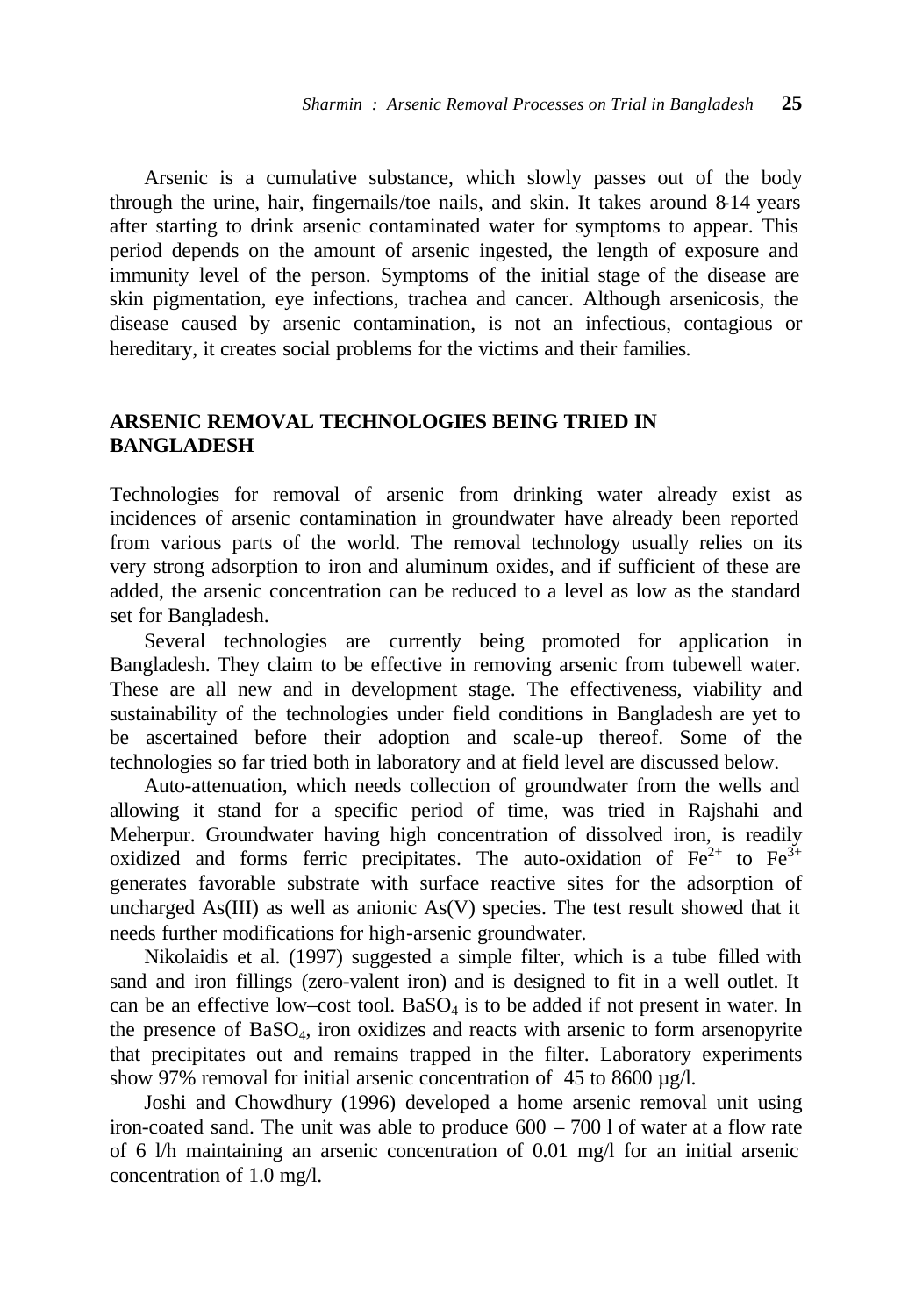Parknikar (1998) describes two types of metal-microbiological interactions that can be used for arsenic removal: i) microbial oxidation of  $As(III)$  to  $As(V)$ and its subsequent precipitation, and ii) bio-accumulation of arsenic by microbial biomass. The oxidation method can be operated in an immobilized reactor reservoir. A cheap source of organic substrate like sugarcane juice can be added along with iron fillings (Panikar, 1998). Iron fillings promote development of iron – oxidizing bacteria that oxidize iron at a rate  $50 \times 10^3$  times faster than chemical oxidation of iron. Arsenic is then adsorbed on the ferric iron. Treated overflow of water typically contain arsenic  $\lt$  0.05 mg/l for initial concentration up to  $4.0 \text{ mg/l}$ .

Lehimans et al. (1998) conducted pilot studies to adopt biological filtration for removal of As(III), the oxidation state where arsenic is the most delicate to treat. For concentration as high as 400 µg/l, upto 90% reduction was achieved. An initial level of 75 µg/l even allows a final concentration below 10 µg/l. In addition, complete iron removal was achieved. They conclude that under optimized pH, temperature and oxygenation condition and with a sufficient initial iron concentration, biological filtration allows simultaneous elimination of As(III) and iron.

SORAS is a simple method that uses irradiation of water with sunlight in PET or other UV transparent bottles to reduce arsenic level from drinking water (Wegelin et al., 2000). The process is developed by Swiss Federal Institute of Environmental Science and Technology, Switzerland and Swiss Agency for Development and Cooperation (SDC), Bangladesh. The method is based on photochemical oxidation of As (III) followed by precipitation or filtration of As (V) adsorbed on Fe (III) oxides. Field tests in Bangladesh show removal efficiency between 45-78% with an average of 67%. Concerning the Bangladesh guideline value of 50 µg/l, SORAS can treat raw water having an arsenic concentration below  $100 - 150 \mu g/l$ .

Khair (1999) found Bijaypur clay from Mymensingh and processed cellulosic materials like delignified jute, bleached sawdust and pulped newspaper to be capable of adsorbing both As(III) and As(V) in solutions acidified with vinegar or hydrochloric acid. Iron (III) hydroxide–coated newspaper pulp in labscale adsorption filters coagulated arsenic. The material showed potential for use in small-scale home treatment units. Workable exposure length, flow rate and extractant volume demonstrated arsenic removal at least or even below 0.050 mg/l. The sludge was regenerated by sodium hydroxide elution.

Laterite has been tested as an adsorbent and proved to be a promising low– cost remedial technique to safeguard drinking water (Larsson et al., 1999). Laterite is vesicular clayey residuum occurring abundantly in the tropical regions. Adsorption experiments showed that the removal efficiency varied between 50 and 90% for 5 g of added laterite per 100 ml water under an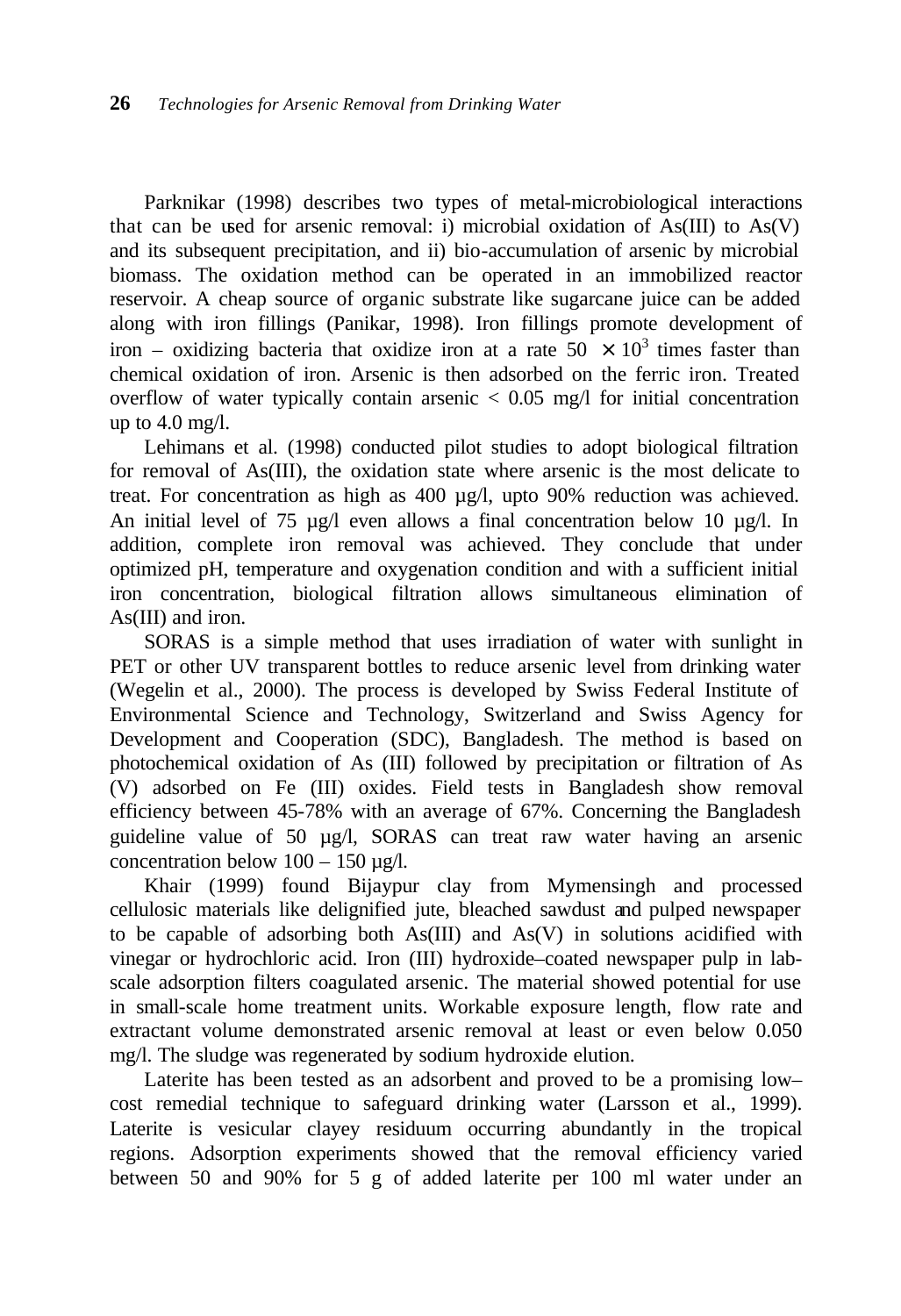equilibrium period of 20 minutes (Larsson et al., 1999). Modification of laterite by treating with  $0.01$  M HNO<sub>3</sub> increased the adsorption capacity of laterite due to an increased specific surface area (Larsson et al., 1999).

Chatterjee et al. (1999) patented a filter and tablet system to remove arsenic from water. The tablet contains  $Fe<sup>3+</sup>$  salts, an oxidizing agent and activated charcoal. The filter was made by using fly ash, clay, charcoal etc. The system is made up of two jars. For 20 liter of water, using one tablet,  $95 - 100\%$  removal of arsenic was achieved.

Adsorbing Colloid Flotation (ACF) with ferric hydroxide as the coprecipitant, anionic surfactant sodium dodecyl sulfate (SDS) as the collector and nitrogen micro-bubbles has been shown to be effective in removing arsenic from low concentration of arsenic aqueous solution. When pH is in the range of  $4 - 5$ , 99.5% arsenic removal efficiency can be achieved.

The Bucket Treatment Unit was developed by DPHE-Danida and is being under the Arsenic Mitigation Pilot Project. This project was launched in Lakshpur and Chaumuhini Pourashavas in the coastal region of Bangladesh. The system can treat any kind of tubewell water, regardless of the arsenic concentration, and to an arsenic level below Bangladesh's standard of 0.05 mg/l.

BCSIR (1999) has developed a low cost arsenic filter. The technology consists of adding a floc forming composition to the arsenic contaminated water followed by stirring and settling. The chemicals are composed of iron oxide, alum, activated charcoal and calcium carbonate, which are to be mixed in definite proportions, homogenized and micronized. After settling the water is passed through a filter bed composed of sand and some iron bearing minerals of definite particle size range, which are to be activated by suitable chemical and heat treatment. The dose of the floc forming composition depends on the extent of arsenic contamination. Water containing upto 2.7 ppm arsenic could be purified below safe limit set by WHO.

Project Earth Industries, USA, developed a arsenic removal unit which is used with a hand pump tube-well. The Unit was tested at Sonargaon, Naraynganj, where groundwater arsenic concentration is very high. The principal component of the Arsenic Removal Unit consists of an adsorption media. The removal mechanism involves adsorption of arsenic onto the media surface as tubewell water flows through it. Along with arsenic a number of other anions and cations (including iron) also get adsorbed on it.

Shin Nihon co. Ltd. of Japan developed a house holds arsenic removal unit, which is a cylindrical container made of plastic and fitted with a tap close to the bottom for outflow. The container is filled with READ-F adsorbent resin. The inlet of the tap is fitted with a screen to block the entry of the resin into the tap. The adsorbent is always kept under water to retain its effectiveness. This is an effective system in removing arsenic from drinking water containing a low level of iron.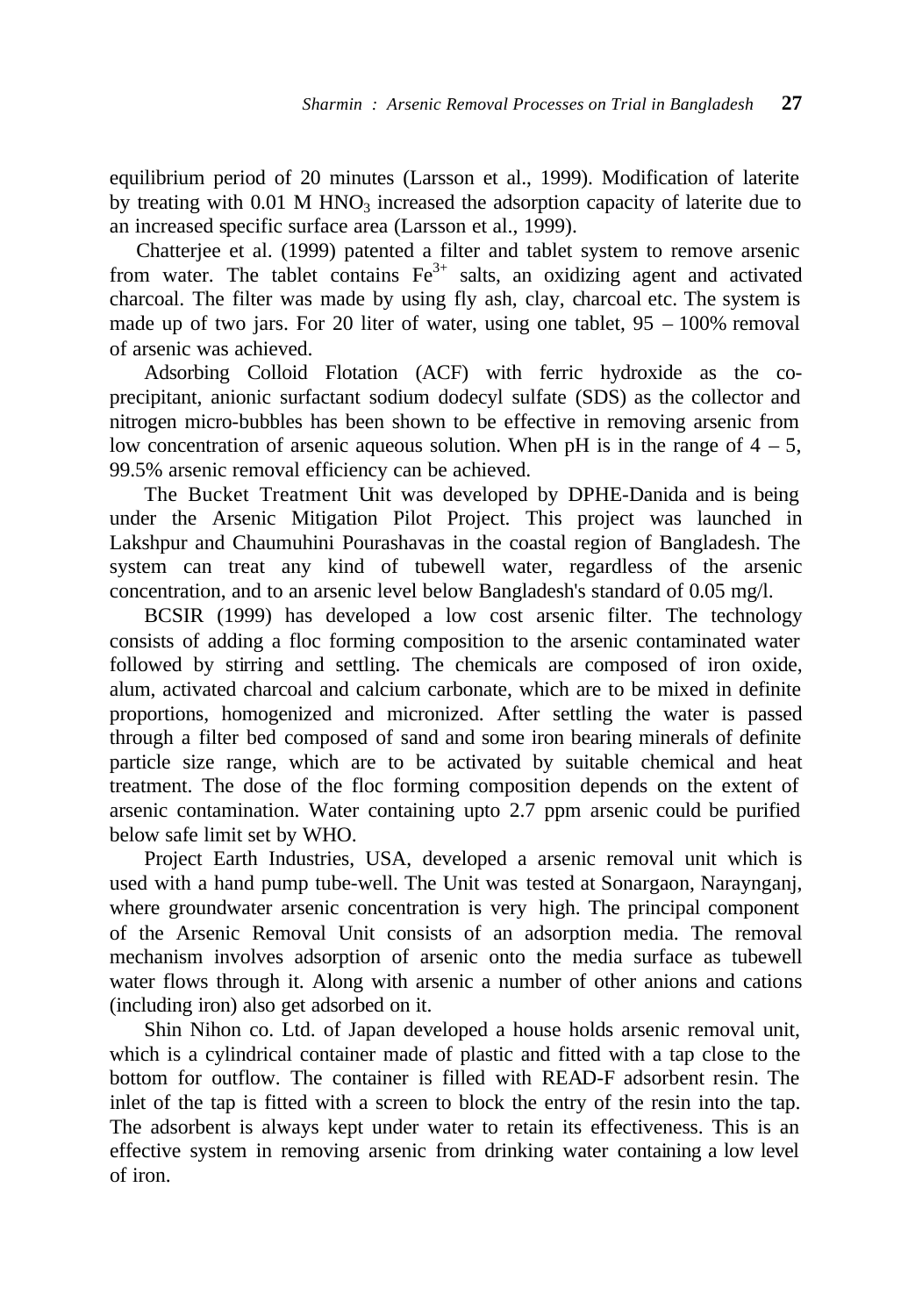Coolmart Water Purifier, Korea, developed another purification unit, which consists of a series of beds containing activated carbon, silver-activated carbon, bio-mineral sand, zeolite and silica sand through which water passes. A laboratory tests of the system shows that around 25 litres of water containing 300 ppb of arsenic and 0.1mg/l of iron could be treated by the purifier satisfying the Bangladesh drinking water standard for arsenic.

Allergy Environmental Research and Skin Care Institute (AARSCI), Integrated Quality and Environmental Management (IQM) etc. have developed simple cost effective filters. AARSCI used indigenous materials such as coconut coir, coconut shells and husk, along with small amount of alum to prepare the filter bed. IQM prepared the filtering bed using the clay pots, sunlight, air, iron, sand or ferrous salts and alum. Another filter developed by US company called Arsen: X filter, which has been tested successfully in the Sadar thana of Kishoreganj. This filter not only removed arsenic, but also reduced other contaminants including fluoride and lead and it can be safely land-filled or recycled as non hazardous material. 100 percent removal of arsenic from water is accompanied by a unique bonding of arsenic into molecular structure of the filter and therefore, it does not disassociate.

Tetrahedron has developed a filter medium based on anionic resin. The filter has already been tested successfully. They claimed that the bed can easily be regenerated using Sodium Chloride solution, which is available in our country and the filter can be used for ten years.

## **CONCLUSIONS**

To save millions of people from arsenic poisoning it is important to detect the arsenic concentration in groundwater and also to provide a suitable, user friendly and cost effective arsenic removal process for the rural people of Bangladesh. Unfortunately, the very first step towards prevention and arsenic testing is in great chaos. The instruments are expensive and require skilled person to operate. There is no licensing authority to supervise the testing procedure in Bangladesh. At present, very few laboratories can provide reliable result. On the other hand removal technologies so far tried for the rural people have potential but not tested thoroughly for adoption. Most of the rural people are illiterate. They developed the habit of drinking hand tubewells water during the last 30 years. So any change in their behavioral needs more friendly approach and technology.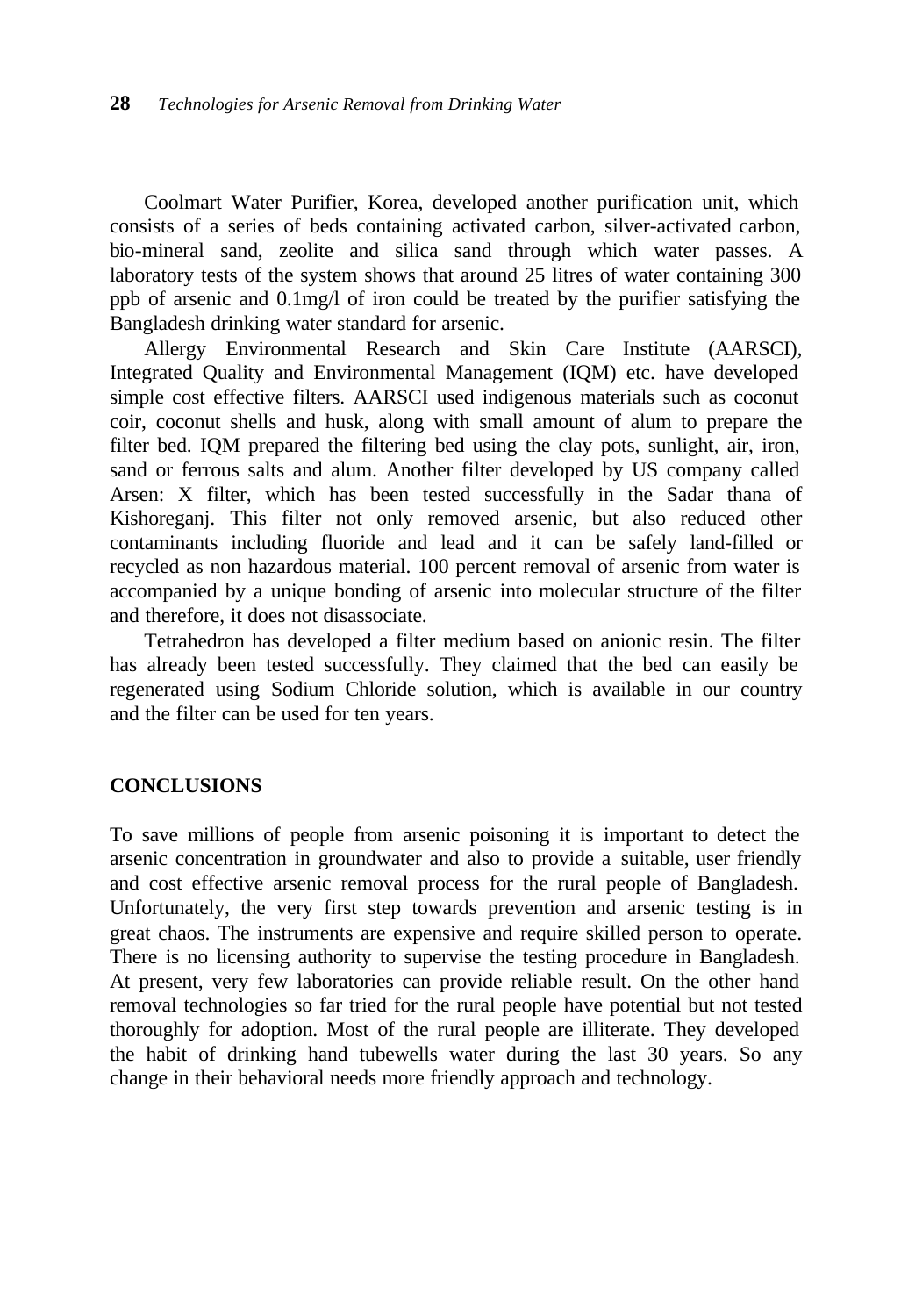## **ACKNOWLEDGEMENT**

The author gratefully acknowledges her gratitude to Dr. A. K. M. A. Quader, Professor of Chemical Engineering, Bangladesh University of Engineering and Technology for his encouragement during the preparation of this paper. The author is also grateful to the authority of Bangladesh Council of Scientific and Industrial Research (BCSIR), Dhaka for granting her study-leave in order to pursue her Ph.D. degree at BUET.

#### **REFERENCES**

- BCSIR (1999), Report on arsenic contamination of groundwater of Bangladesh and its removal by flocculation and filtration method, Bangladesh Council of Scientific and Industrial Research, Dhaka, Bangladesh.
- Chatterjee, A., Das, D., Mandal, B. K., Chowdhury, T. R., Samanta, G. and Chakraborti, D. (1999), Arsenic in groundwater in six districts of West Bengal, India: The biggest arsenic calamity in the World. Part 1. Arsenic species in drinking water and urine of affected people. Analyst, 120, p. 643- 650.
- DPHE/BGS (1999), Main Report. Groundwater studies for Arsenic contamination in Bangladesh. Phase-I, British Geological Survey, Mott Mac Donald Ltd, UK, 1999
- DPHE-Danida (2000) Fourth Quarterly Progress report of DPHE-Danida Arsenic Mitigation Pilot Project in Noakhali, Bangladesh, February 2000.
- GoB (1997), Environment Conservation Regulation 1997, Government of Peoples' Republic of Bangladesh, 1997.
- Joshi, A. and Chaudhuri, M. (1996), "Removal of Arsenic from Ground Water by Iron Oxide-Coated Sand", ASCE Journal of Environmental Engineering, 122(8), p. 769-771.
- Khair, A. (1999), Arsenic removal from drinking water by low-cost materials, Paper presented at the International Conference on Arsenic in Bangladesh Groundwater: World's Greatest Arsenic Calamity, USA, February 27-28.
- Larsson, M., Leiss, A., Bhattacharya, P., Jacks, G. and Chtterjee, D (1999), Arseniferous groundwater in the Bengal Delta Plains: Appraisal of the lowcost remediation techniques, Paper presented at the International Conference on Arsenic in Bangladesh Groundwater: World's Greatest Arsenic Calamity, USA, February 27-28.
- Lehimans, G. F. et al. (1998), Use of biological processes for Arsenic removal (Available at http://www.saur.co.uk/poster.html).